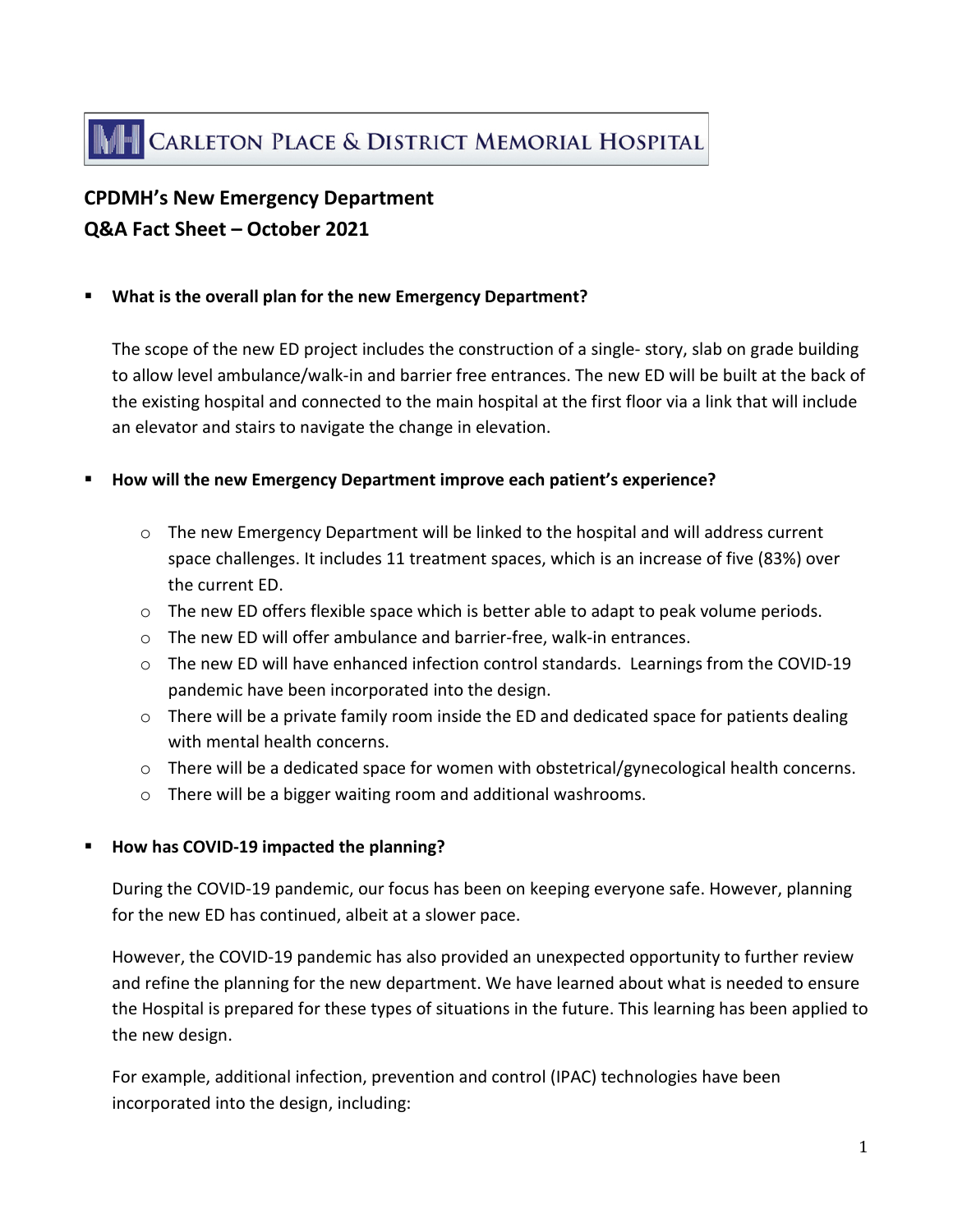- o the use of ultra-violet light for sterilization
- o an updated water treatment system, and
- o new drain splash backs will help reduce aerosol droplets

### **What are we at with the planning?**



### **How long will it take?**

The process of planning and construction will take several years. We are currently in stage 4 of a five-stage process. Everyone is very supportive of the project and working very hard to keep the process moving forward – especially during the COVID-19 pandemic.

#### **Who is involved in the planning?**

Planning is being led by the Capital Projects Committee of the Board. The committee includes community members with expertise in health care, architecture and construction. Thank you to the Capital Projects Committee of the Board and everyone who has been involved in this planning, including hospital staff, physicians and volunteers, as well as members of our Patient and Family Advisory Committee.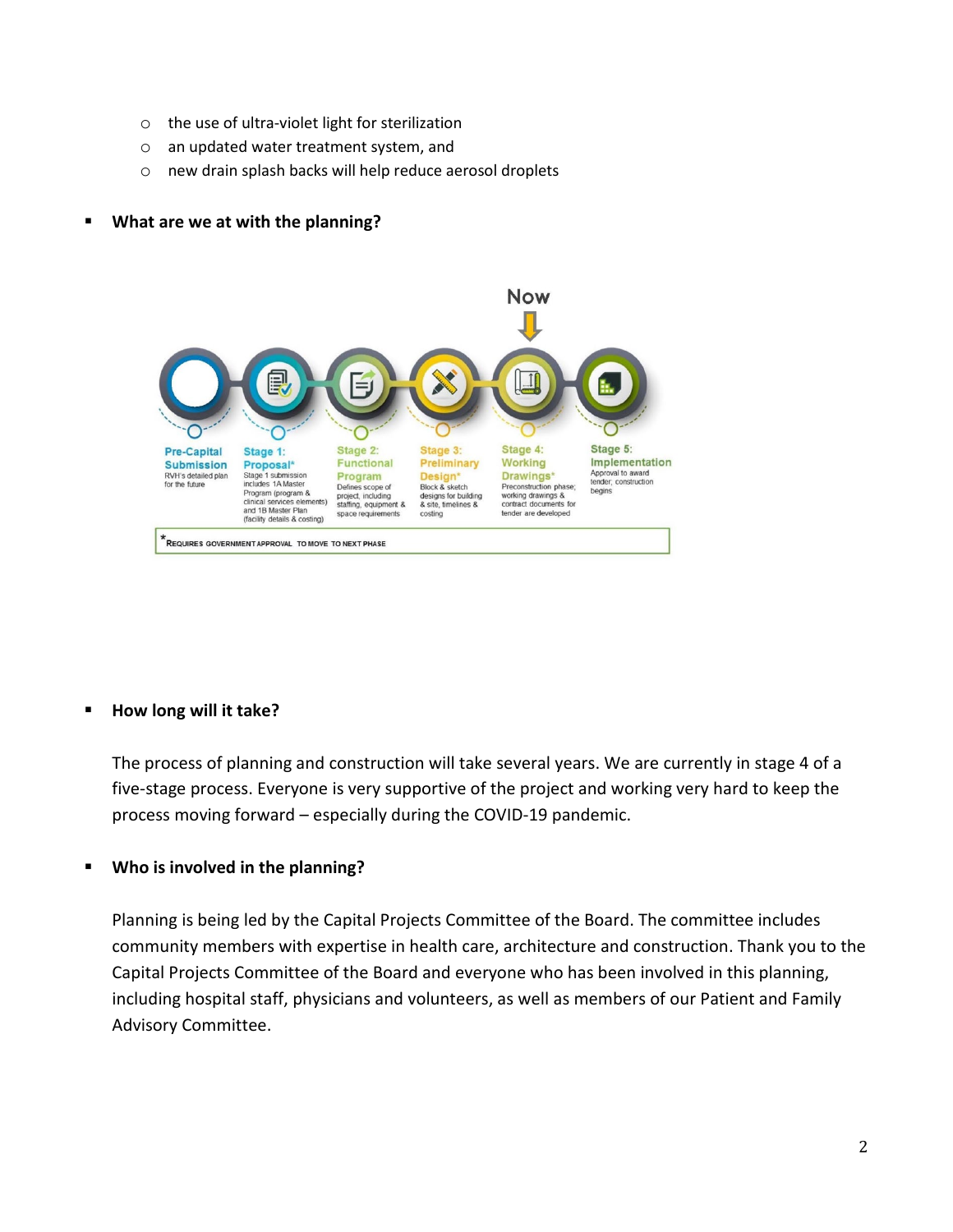Thank you as well to our community partners who have been involved in the planning, including the Lanark County Paramedic Service, the Ontario Provincial Police and Lanark County Mental Health.

Throughout the planning stages, input will be sought from staff, physicians, volunteers, patient family advisors, patients, neighbours, and the community.

# **Do additional funds need to be raised?**

The CPDMH Foundation has launched a \$4 million comprehensive fundraising campaign for the new Emergency Department and needed patient care equipment for the hospital. A 22-community member campaign cabinet is being led by Co-Chairs, Lori Cavanagh and Richard Kidd with the team reaching out to leaders across the community to rally their support of the project. The public launch of the campaign was announced in early September. For more details, please visit [https://www.cpdmh.ca/healthyfuturestogether,](https://www.cpdmh.ca/healthyfuturestogether) call 613-257-4483, or email [foundation@carletonplacehosp.com.](mailto:foundation@carletonplacehosp.com)

## **What about renovations to the rest of the hospital?**

It is essential to have a building environment that supports the highest quality of care and patient safety. CPDMH has a five-year facility renewal plan which identifies many necessary investments in the hospital's infrastructure. Ongoing improvements to the existing hospital continue, thanks to funding from the Ministry of Health and Long-Term Care's Hospital Infrastructure Renewal Fund (HIRF). Completed projects include roof replacement; window replacement; HVAC (heating, ventilation, and air conditioning) system upgrades; as well as plant upgrades including new boilers and floor replacements.

## **What about the other proposal for a new hospital?**

The Ministry has deferred CPDMH's proposal for a new hospital as part of a Health Village. CPDMH and the Ministry will continue to work together on long-term health care planning to meet the future needs of our local communities.

## **What else is happening at CPDMH?**

Over the past year, the CPDMH team has been focused on the COVID-19 pandemic. We have implemented many changes at the hospital to protect our community and our team – and to ensure we have the equipment and processes in place to care for our patients. Our team is also collaborating with the Almonte General Hospital, Lanark County Paramedic Service and the local Health Unit to provide COVID-19 testing at the Almonte Assessment Centre.